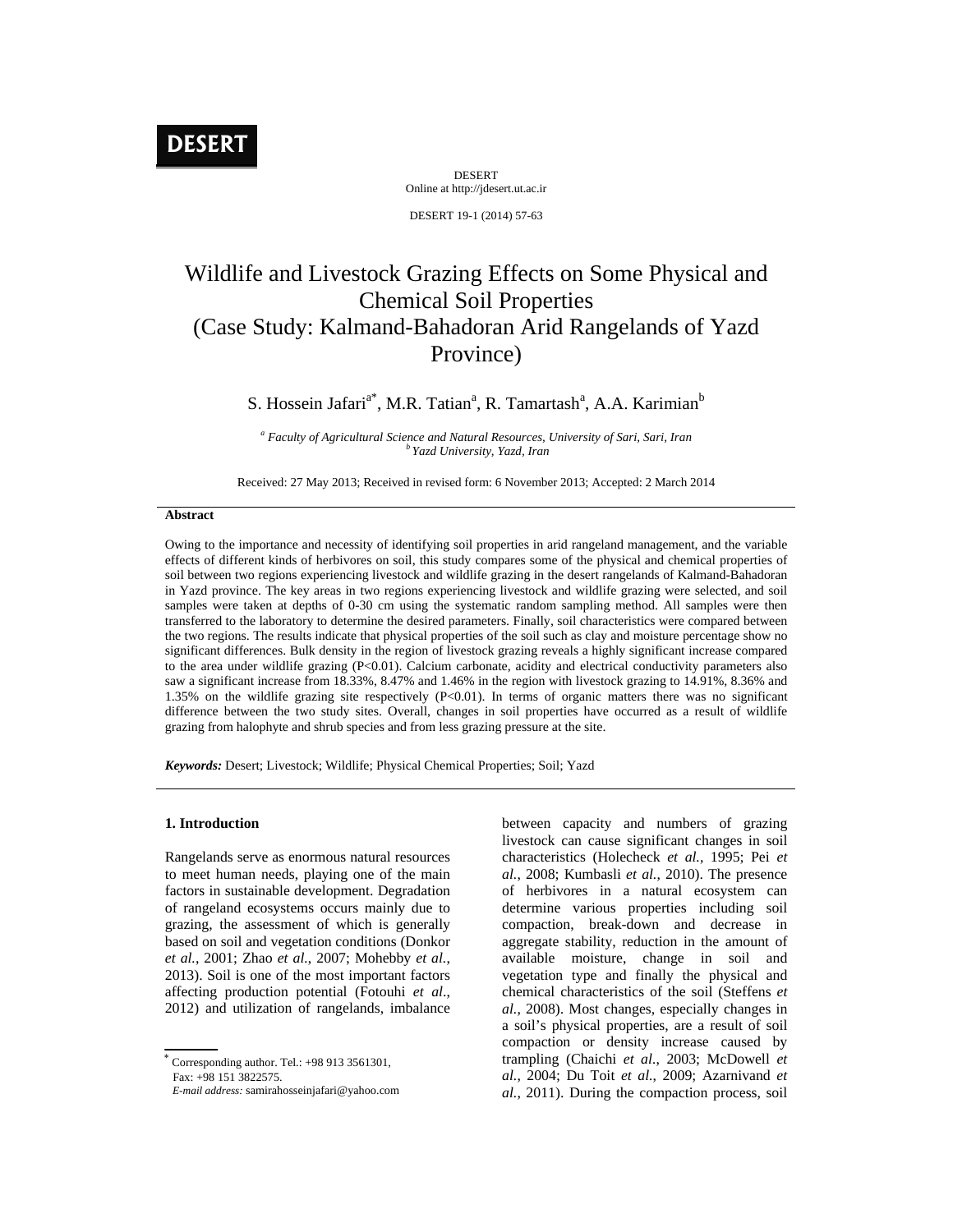particles become closer together, undergoing a reduction in porosity and an increase in density (Sanadgol, 2002; Huang *et al.*, 2007; Afrah *et al.*, 2010). Another effect of grazing is a reduction in the amount of water penetration in the soil, thus decreasing its moisture content. Sanadgol (2006) found there to be little hydrological difference between various pastures under balanced and continuous grazing, but in arid and semi-arid rangelands there is no significant difference in the water permeability of the soil when under light, medium or no grazing. Owing to the fact that soil is more stable than vegetation and is usually affected after it, by preventing the development of this process in the early stages of degradation it can be hoped to restore vegetation easily with the lowest costs and over the shortest possible time (Moghaddam, 2009). Identifying and assessing the value and type of grazing effect will help scientific and systematic range management, which requires adequate knowledge (Jalilvand *et al.*, 2007; Cuevas *et al.*, 2012). Different results have been reported as to the effects of grazing on soil characteristics, which may be due to different climate, soil, vegetation, range management and animal types. Some studies suggest that a reduction in grazing intensity causes a significant decrease in bulk density and increases moisture content (Eteraf & Telvari, 2005; Yong-Zhong *et al.*, 2005; Moradi *et al.*, 2008). With increasing grazing intensity, acidity and calcium carbonate will increase, whilst the amount of organic matter and electrical conductivity will significantly decrease (Potter *et al.*, 2001; Moosavi *et al.*, 2001; Aghasi *et al.*, 2006; Pei *et al.*, 2008; Shifang *et al.*, 2008). McDowell *et al.* (2004) investigated the effects of deer grazing on soil quality in southern New Zealand. The results showed that bulk density in the paddock was 1.06  $gr/cm^3$  and 1.10  $gr/cm^3$ , one day and six weeks after grazing, respectively. In general, it can be said that grazing causes changes in soil properties (Kohandel *et al*., 2008). To manage a rangeland ecosystem, these changes should be identified to avoid unwanted and harmful conversions. Evaluating the effects of grazing is essential towards finding a way for effective management and the adoption of a strategy for stocking in rangelands. Owing to the importance of wildlife in range management and their role in desert rangelands, the problems of livestock grazing and the limited information about their grazing effects in desert areas, these studies are necessary in arid ecosystems. Because of the importance and necessity of identifying soil properties in arid rangeland management and

due to the variable effects of different kinds of herbivores on soil, this study compares some of the physical and chemical properties of soil between two regions under livestock and wildlife grazing in the desert rangelands of Kalmand-Bahadoran in Yazd province.

#### **2. Materials and Methods**

#### *2.1. Study site*

The study site with an area of about 2550 hectares is located between 30 and 105 km southeast of Yazd, in the margin of Yazd-Kerman road at 31˚ 20' north latitude and 54˚ 30' east longitude. The average altitude is 1616 m above sea level. The study area was declared Kalmand-Bahadoran protected area in 1994. The soil in this area is predominantly composed of sand and loam. Maximum and minimum heights in the region are 3290 m and 1400 m respectively. The average annual precipitation is about 100 mm and the mean annual temperature is 33.17˚C. In livestock grazing areas, nearly 900 sheep and goat graze over four months per year (from 5th May to 5th October) while 240 deer graze continuously on the grazing site. The dominant species in this region is *Artemisia sieberi*. The other species include *Lactuca orientalis, Stachys inflata, Astragalus sp., Salaola sp., Noae mucronata* and *Scorzonera tortuosissima.*

#### *2.2. Methodology*

Firstly, the study area was determined using topographic maps and field investigation, where two regions were determined: one in the protected area under wildlife grazing (deer) and the other outside this area under livestock grazing (sheep and goat). The two regions are flat and their climatic and topographic conditions- slope, aspect and height- are the same (Consulting engineers of Iran, 2002; Alikhani & Ahmadi, 2012). Sampling was performed using the systematic random method. Depending on vegetation type and condition, ten random transects of 100m (Fakhimi Abarghoie *et al.*, 2011) and three plots of  $2m^2$  were placed on each transect using the systematic method on each site (Eftekhari *et al.*, 2009; Fakhimi Abarghoie et al., 2011). Appropriate numbers of plots were calculated using the statistical method  $N = t^2 s^2 / p^2 x^2$  in which (N) is the number of samples required, (t) from t student table with the desired probability level  $(5\%)$ ,  $(x)$  is the average primary sample, (p) error limit that usually is equal to  $+0.1$  and  $-0.1$ ,  $(s^2)$  is primary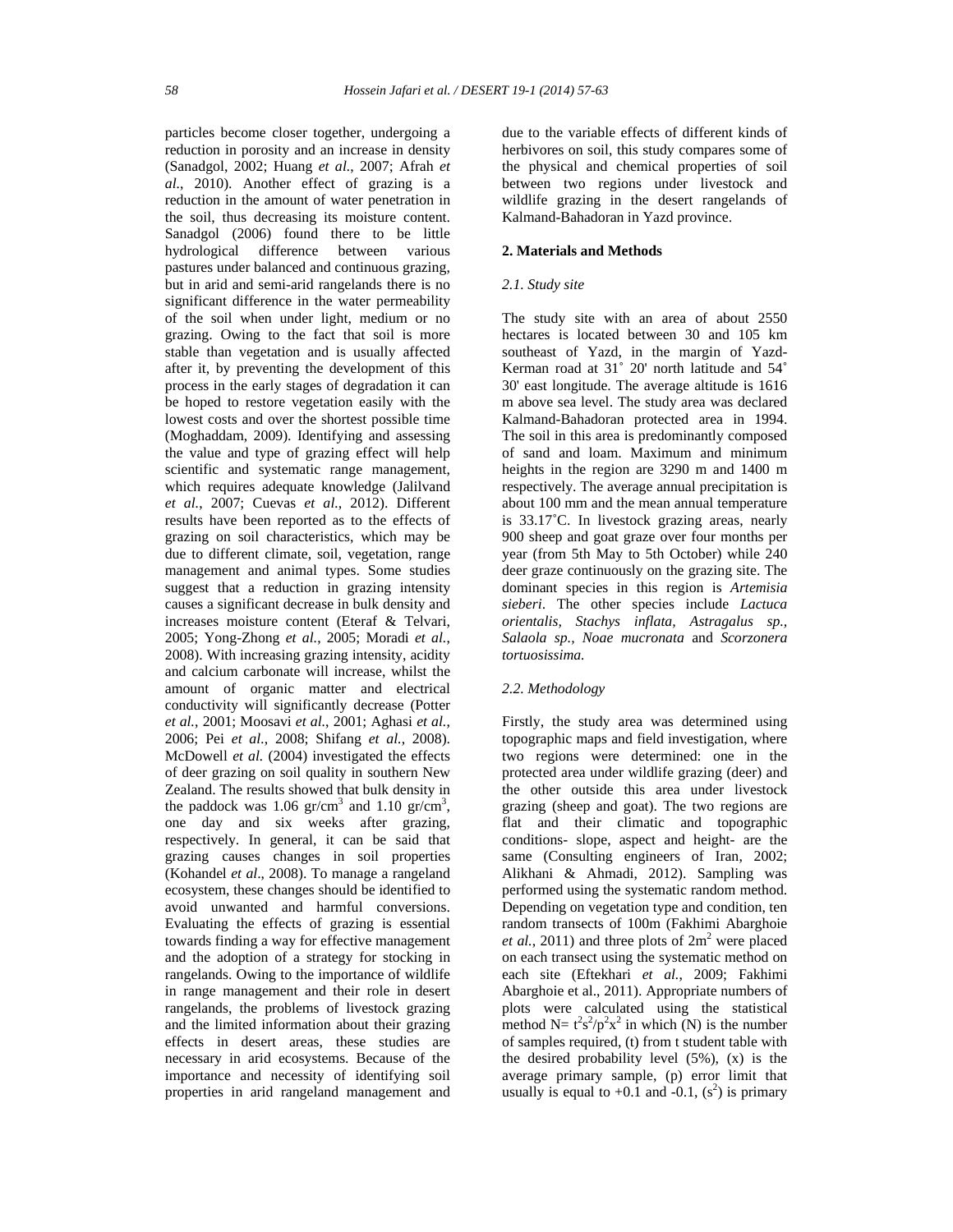sample variance (Mesdaghi, 2003). Plot size was determined by minimal area method for each type (Mesdaghi, 2003). Soil samples (30 profiles) were taken at depths of 0-30 cm in each plot on each site (average depth of soil upper horizon). In the laboratory, bulk density (by the cylinder method) and soil texture (by the hydrometric method) were measured. Soil pH and electrical conductivity were determined

using a pH meter and EC meter in saturated mud (Rhoads, 1982; Mclean, 1988). To measure organic matters, the Walkley-Black method was used (Nelson & Sommers, 1982). Moisture and calcium carbonate levels were determined by Oven and titration method respectively (Jafari Haghighi, 2003). The data were analysed by performing an independent sample t-test using *SPSS 16* Software.



Fig. 1. Kalmand-Bahadoran protected area position, located in Yazd province, central part of Iran

#### **3. Results**

Table 1 shows significant difference between the two regions in terms of sand and silt percentage (P<0.01), with sand percentage demonstrating a significant increase in the region under deer grazing compared to the livestock grazing region, while silt percentage under livestock grazing has increased significantly. There is no significant difference between the two regions in terms of clay percentage.

| $\mu$ <sub>111<math>\mu</math></sub> mae penaem sample $\mu$ test |            |         |      |    |          |              |
|-------------------------------------------------------------------|------------|---------|------|----|----------|--------------|
| Soil texture<br>parameters (%)                                    | Study site | Average | Sd   | df |          | Significant  |
| Sand                                                              | Wildlife   | 82.71   | 5.41 | 58 | 4.345    | $0.000***$   |
|                                                                   | Livestock  | 77.90   | 2.74 |    |          |              |
| Silt                                                              | Wildlife   | 5.91    | 2.61 | 58 | $-8.745$ | $0.000^{**}$ |
|                                                                   | Livestock  | 10.90   | 1.71 |    |          |              |
| Clay                                                              | Wildlife   | 11.37   | 3.53 | 58 | 0.238    | $0.813^{ns}$ |
|                                                                   | Livestock  | 11.20   |      |    |          |              |

Table 1. Comparing soil texture parameters including sand, silt and clay between two regions under wildlife and livestock grazing using independent sample t- test

 $\binom{ns}{s}$ : No significant),  $\binom{**}{s}$  P<0.01)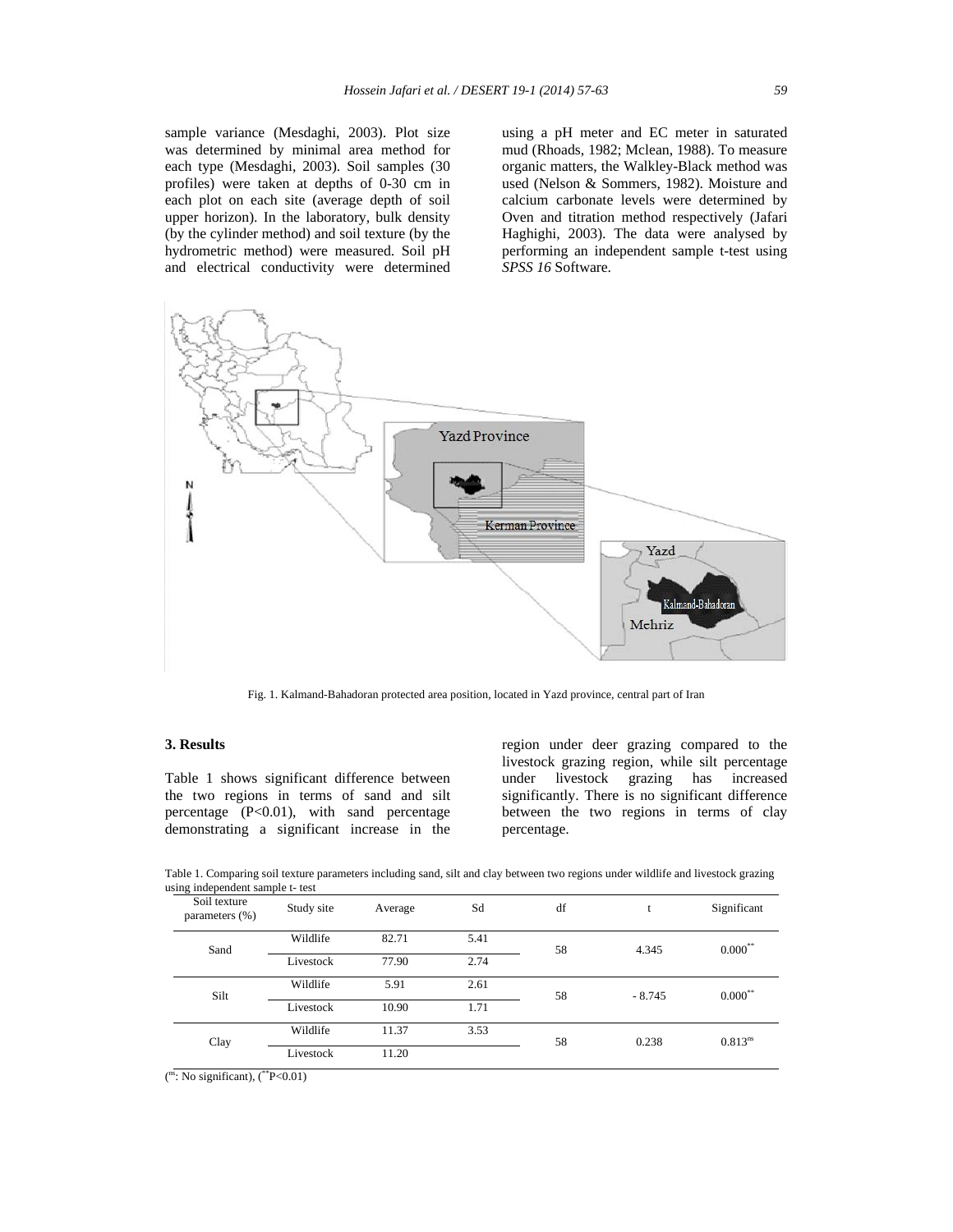The results of comparing other physical parameters shows that there is no difference between the two regions in terms of moisture, but bulk density statistical analysis indicates a significant difference between the two regions, with soil under livestock grazing being higher than the wildlife area  $(P<0.01)$  (Table 2).

Table 2. Comparing soil physical parameters between two regions under wildlife and livestock grazing using independent sample t-

| test                            |            |         |      |    |          |              |
|---------------------------------|------------|---------|------|----|----------|--------------|
| Soil physical<br>parameters (%) | Study site | Average | Sd   | df |          | Significant  |
| Moisture $(\%)$                 | Wildlife   | 0.98    | 0.32 | 58 | $-0.749$ | $0.457^{ns}$ |
|                                 | Livestock  | 1.04    | 0.31 |    |          |              |
| <b>Bulk</b> density             | Wildlife   | 0.75    | 0.13 | 58 | $6.351-$ | $0.000***$   |
|                                 | Livestock  | 0.98    | 0.15 |    |          |              |

 $\binom{ns}{k}$ : No significant),  $\binom{**}{k}$  = 0.01)

 According to Table 3, the results of comparing soil chemical parameters indicate that there are significant differences between calcium carbonate, acidity and electrical conductivity in the two regions and all three parameters under livestock grazing show a significant increase compared to the wildlife area. However, there is no significant difference between the two regions in terms of organic matter.

Table 3. Comparing soil chemical parameters between two regions under wildlife and livestock grazing using independent sample ttest

| wou                             |            |         |       |    |          |              |
|---------------------------------|------------|---------|-------|----|----------|--------------|
| Soil chemical<br>parameters (%) | Study site | Average | Sd    | df | t        | Significant  |
| Calcium<br>carbonate            | Wildlife   | 14.91   | 1.77  | 58 | $-8.561$ | $0.000***$   |
|                                 | Livestock  | 18.33   | 1.28  |    |          |              |
| Acidity                         | Wildlife   | 8.36    | 0.091 | 58 | $-5.030$ | $0.000***$   |
|                                 | Livestock  | 8.47    | 0.087 |    |          |              |
| Electrical<br>conductivity      | Wildlife   | 1.35    | 11.59 | 58 | $-3.105$ | $0.003***$   |
|                                 | Livestock  | 1.46    | 17.23 |    |          |              |
| Organic<br>matters              | Wildlife   | 0.28    | 0.15  | 58 | 1.628    | $0.109^{ns}$ |
|                                 | Livestock  | 0.22    | 0.14  |    |          |              |
|                                 |            |         |       |    |          |              |

 $\binom{ns}{s}$ : No significant),  $\binom{**}{s}$  P<0.01)

#### **4. Discussion and Conclusions**

These results indicate a change in some physical soil properties such as sand and silt in two regions under wildlife and livestock grazing, with an increase in the amount of sand and a decrease in silt percentage under wildlife grazing. This confirms that deer grazing has no negative effect on these properties. Wildlife grazing areas nearby Baghe Bidmeshk and Kermanshahan mountains are susceptible to erosion, causing sand transmission to this region via intensive winds. This can change soil texture, therefore being the reason for increasing sand percentage on the deer grazing site. Wang and Gong (1998), Ajorlou (2007), Du Toit *et al.* (2009) and Cournane *et al.* (2011) have also explained the effect of surrounding areas on sand and stone transition to their studied areas.

 Higher livestock concentrations and traffic have caused a bulk density increase in livestock grazing sites, which Du Toit *et al.* (2009) demonstrated through their research. Owing to decreasing bulk density, higher porosity and lower water holding capacity on the deer grazing site, moisture has decreased in this area. Some researchers have also demonstrated that increasing bulk density has led to moisture reduction (Klein *et al.*, 2003; Santos, 2003; Mahmoodi & Hakimian, 2007; Azmoodeh *et al.*, 2010). Increasing soil acidity in the livestock grazing area confirms that livestock pressure is higher than that of wildlife, so that livestock along with soil layer degradation brings the lowest carbonate layer closer to the surface and ultimately causes a significant increase in the acidity and calcium carbonate levels of the soil in this area (Dormaar, 1998; Bagheri *et al.*, 2009).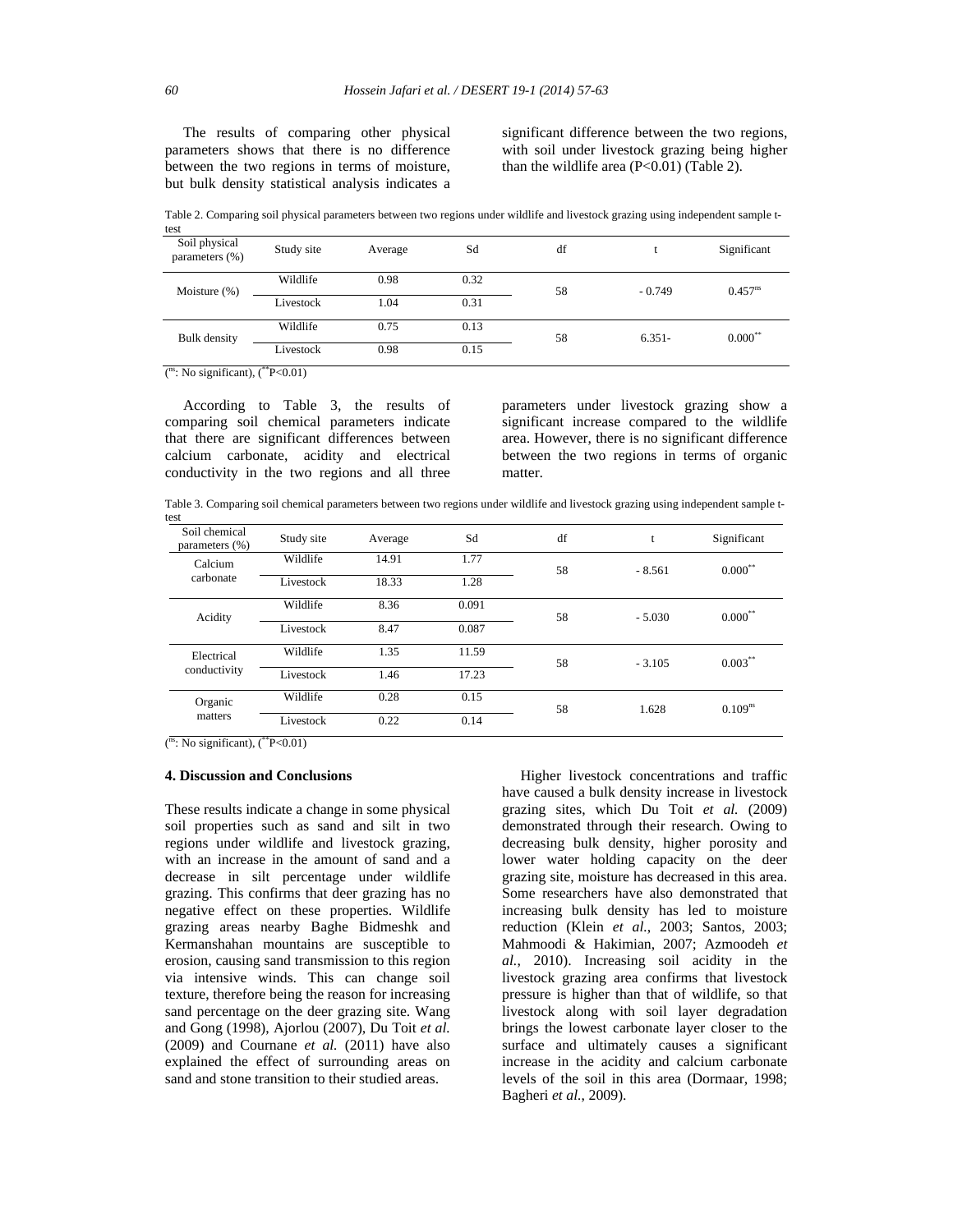In terms of salinity, a significant reduction in electrical conductivity under the wildlife grazing area is possibly due to deer grazing from halophyte species, since livestock do not use halophyte species. This results in the returning of their matters to the soil and can lead to increasing soil salinity (Ghorbanian & Jafari, 2007; Zarekia *et al.*, 2012).

 The results indicate that the organic matter content of soil in the two regions was low. Schuman *et al.* (1999) has stated that nonbreaking and non-mixing plant residues with the soil are the reason for increasing organic matters. Vegetation plays an important role in the amount of organic matter because of its type and density. Soils under plant cover with a lot of roots have more organic matter (Imhoff, 2000; Javadi *et al.*, 2005). Therefore, according to desert conditions, the low vegetation and distance between plants, and the low root content in soil, can lead to a reduction in organic matter. Furthermore, the results show a reduction of organic matter under a livestock grazing area. This issue can be caused by high levels of livestock grazing on all species except halophytes, a lower percentage of cover, plant biomass and finally lower returning organic matter to the soil. Other research has shown that any reduction in organic matter to the soil results in disorders in degrading microorganisms' activity and less breaking down of organic matter (Kumbasli *et al.*, 2004; Jalilvand *et al.*, 2007; Haidarian Aghakhani *et al.*, 2010; Xie & Witting, 2010). According to the results, it seems that soil changes are more related to livestock grazing pressure than they are to deer grazing.

#### **References**

- Afrah, H., H. Barani, A. Bahremand, V. Sheikh, 2010. Comparison of soil physical properties in micro terraces and inters micro terraces on rangelands (case study: Baba Shamlak Ranch). Journal of Water and Soil Conservation, 17(2); 141- 153.
- Aghasi, M.J., M.A. Bahmaniar, M. Akbarzadeh, 2006. Comparison of the effects of exclusion and water spreading on vegetation and soil parameters in Kyasar rangelands, Mazandaran province. Journal of Agric. Sci. Natur. Resour., 13(4); 73-87.
- Alikhani, A., M.R. Ahmadi, 2012. range management project of Sarve, Ernan, Kamalabad summer Rangeland. Department of Natural Resources and Watershed in Yazd province, 40 p.
- Azarnivand, H., A. Farajollahi, E. Bandak, H. Pouzesh, 2011. Assessment of the effects of overgrazing on the soil physical characteristic and vegetation cover changes in rangelands of Hosainabad in Kurdistan province, Iran. Journal of Rangeland Science, 1(2); 95- 102.
- Azmoodeh, A., A. Kavian, K. Soleimani, Gh. Vahabzadeh, 2010. Comparing runoff and soil erosion in forest, dry farming and garden land uses soils using rainfall simulator. Journal of Water and Soil, 24(3); 490- 500.
- Bagheri, E., M. Mesdaghi, M. Amirkhani, 2008. Comparison of vegetation composition under exclosure, gazelle and sheep grazing in Golestan National Park and vicinities. Pajouhesh & Sazandegi, 80; 83- 93.
- Bagheri, R., M. Mohseni Saravi, M.R. Chaichi, 2009. Effect of grazing intensity on some soil chemical properties in a semi arid region (case study: Khabr National Park and near rangelands). Rangeland, 3(3); 398- 412.
- Chaichi, M.R., M. Mohseni Saravi, A. Malekian, 2003. Trampling effects of livestock grazing on soil physical properties and range vegetation cover. Iranian Journal of Natural Resources, 56(4); 491- 508.
- Consulting engineers of Iran, 2002. Management project of Kalmand-Bahadoran protected area. 14, (vegetation section) 180 p.
- Cournane, F.C., R. Mc Dowell, R. Littlejohn, L. Condron, 2011. Effects of cattle, sheep and deer grazing on soil physical quality and losses of hosphorus and suspended sediment losses in surface runoff, Agriculture. Ecosystems and Environment, 140 (2); 264- 272.
- Cuevas, M. F., L. Mastrantonio, R.A. Ojeda, F.M. Jaksic, 2012. Effect of Wild boar disturbance on vegetation and soil properties in the Monte Desert, Argentina. Mammalian Biology, 77; 299- 306.
- Donkor, N.T., J.V. Gedir, R.J. Hudson, E.W. Bork, D.S. Chanasyk, M.A. Naeth, 2001. Impacts of grazing systems on soil compaction and pasture production in Alberta. Canadian Journal of soil science, 82; 1-8.
- Dormaar, J.F., S. Smoliak, W.D. Willms, 1998. Vegetation and soil responses to short duration grazing on Fescue grasslands. Journal of Range Management, 42 (3); 252- 256.
- Du Toit, G. van N., H.A. Snyman, P.J. Malan, 2009. Physical impact of grazing by sheep on soil parameters in the Nama Karoo subshrub/grass rangeland of South Africa. Journal of Arid Environments, 73; 804- 810.
- Eftekhari, A., M. Farahpour, H. Arzani, J. Abdollahi, 2009. Investigation and comparison of species under livestock (sheep & goat) and wildlife (deer) grazing in steppic rangelands of Poshtkooh in Yazd province. Agriculture and Natural Resources Science and Technology, 47; 367- 379.
- Eteraf, H., A. Tevari, 2005. Effects of animal grazing on some physical characteristics of loose soil in Maravetapeh rangelands, Golestan, Iran. Pajouhesh & Sazandegi, 66; 8- 13.
- Fakhimi Abarghoie, E., M. Mesdaghi, G.A. Dianati Tilki, 2011. The variation of vegetation factors along the grazing gradient in steppic rangelands of Nodushan, Yazd Province, Iran. Iranian Journal of Range and Desert Research, 18 (2); 219-230.
- Fotouhi, F., H.R. Azimzadeh, A. Talebi, M.R. Ekhtesasi, 2012. Analyzing the changes of soil erodibility index (k) in the soils of arid regions and the effective factors in central Iran (case study: Yazd-Ardakan plain). DESERT, 17; 65- 75.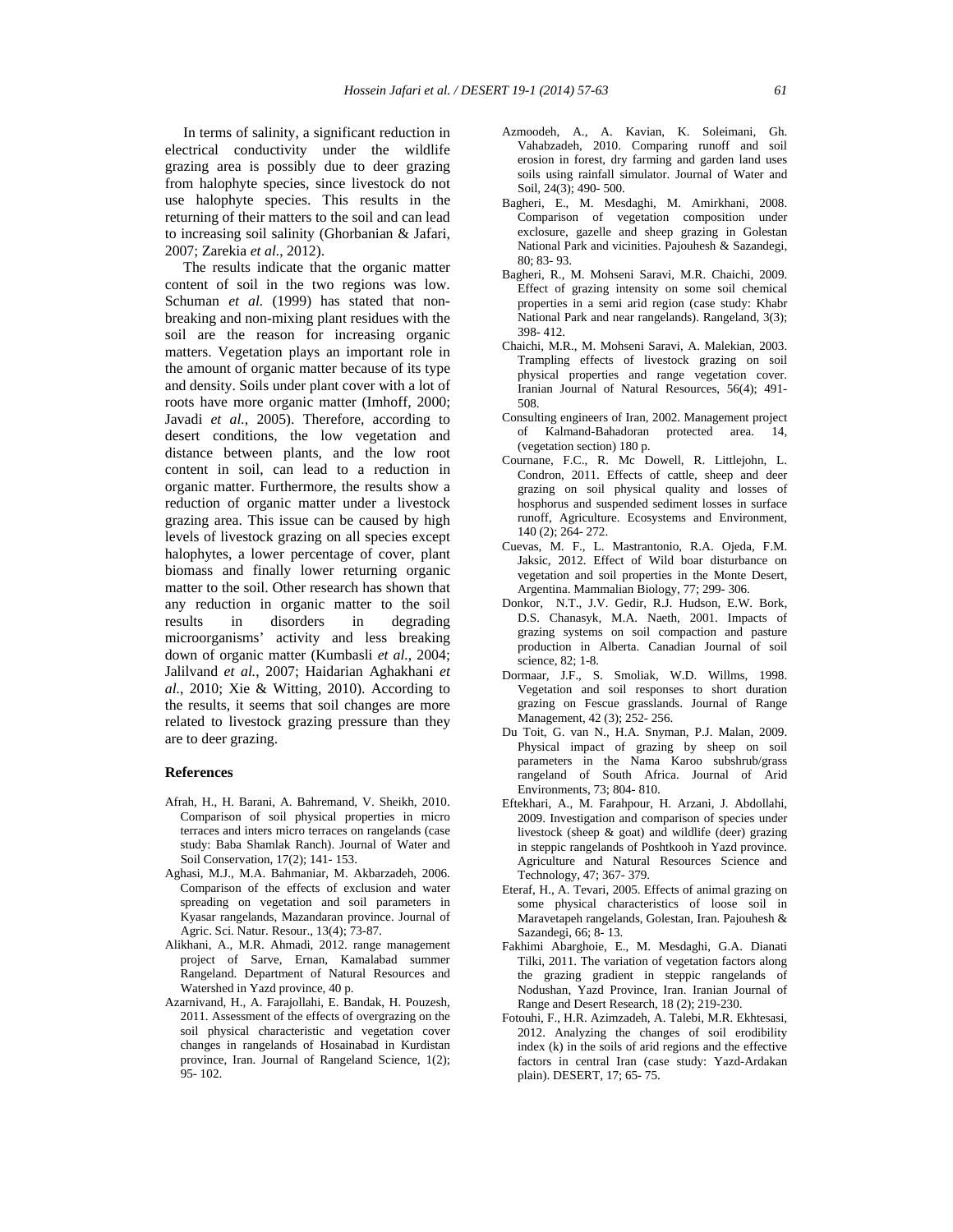- Ghorbanian, D., M. Jafari, 2007. Study of soil and plant characteristics interaction in Salsola rigida in desert lands. Iranian Journal of Range and Desert Research, 14 (1); 1-7.
- Haidarian Aghakhani, M., A.A. Naghipour Borj, M. Nasri, 2010. The effects of exclosure on vegetation and soil chemical properties in Sisab rangelands, Bojnord, Iran. Journal of Renewable Natural Resources, 1 (2);14- 27.
- Holechek, J., R.D. Pieper, C.H. Herbel, 1995. Range management; Principales and practices. 2th ed., a Simon and Schster Company upper Saddle River, New Jersey.
- Huang, D., K. Wang, W.L. Wu, 2007. Dynamics of soil physical and chemical properties and vegetation<br>succession characteristics during grassland succession characteristics during desertification under sheep grazing in an agro pastoral transition zone in Northern China. Journal of Arid Environ., 70; 120- 136.
- Imhoff, S., A.P. da Silva, C.A. Tormena, 2000. Spatial heterogeneity of soil properties in areas under elephant-grass short-duration grazing system. Plant and Soil, 219 (1-2); 161- 168.
- Jafari Haghighi M., 2003. Soil analysis, sampling and important physical and chemical analysis method with emphasis on theory and application basics, Nedaye zoha press, 240 p.
- Jalilvand, H., R. Tamartash, H. Heydarpour, 2007. Grazing impact on vegetation and some soil chemical properties in Kojour Rangelands, Noushahr, Iran. Rangeland, 1; 53- 66.
- Javadi, S.A., M. Jafari, H. Azarnivand, S.J. Alavi, 2005. An investigation of the grazing intensity effects on variations of soil organic matter and nitrogen in Lar rangelands. Iranian Journal of Natural Resources, 58 (3); 711- 718.
- Klein, C.A.M., J.J. Drewry, J.W. Nagels, M. Scarsbrook, R. Collins, R.W. Mc Dowell, R. Muirhead, 2003. Environmental impacts of intensive deer farming in New Zealand - a review. The Nutrition and Management of Deer on Grazing Systems, 79- 88.
- Kohandel, A., H. Arzani, A. Henth, 2008. The effects of artificial livestock trampling on germination and growth of *Stipa barbata*. DESERT, 13; 25- 29.
- Kumbasli, M., E. Makineci, M. Cakir, 2010. Long term effects of red deer (Cervus elaphus) grazing on siol in a breeding area. Journal of Environmental Biology, 31; 185- 188.
- Mahmoodi, Sh., M. Hakimian, (Henry D. Foth), 2007. Fundamentals of soil science, University of Tehran press, Tehran.
- Mc Dowell, R.W., J.J. Drewry, R.J. Paton, 2004. Effects of deer grazing and fence- line pacing on water and soil quality. Journal of Soil use and management, 20; 302- 307.
- Mclean, E.O., 1988. Soil pH and lime requirement. In: page, AL, editor. Methods of Soil an analysis Part, American Society of Agronomy, vol.2. Soil Science Society of America, Madison, Wis.: p. 199- 224.
- Mesdaghi, M., 2003. Rangemanagement in Iran, Razavi press, Mashhad.
- Moghadam, M.H., 2009. range and range management. 6th ed., University of Tehran press, Tehran.
- Mohebby, A., M. Jafari, A. Tavili, S.A. Javadi, E. Zandi Esfahan, M. Ramezani, 2013. Effect of livestock grazing on growth characteristics of Atriplex Canescens. DESERT, 17; 299- 303.
- Moosavi, S.M., 2001. effect of grazing on vegetation and soil changes in semi-steppe rangelands of Rezaabad in Semnan province. The second national conference articles of range and range management in Iran, Iran range management society.
- Moradi, H.R., S.K. Mirnia, M. Faragzadeh, 2008. Effect of grazing intensities on the soil physical properties and vegetation cover of Charandoo summer rangelands in Kurdistan province. Iranian Journal of Range and Desert research, 15 (3); 369- 378.
- Nelson, D.W., L.E. Sommers, 1982. Total carbon, organic carbon, and organic matter. In: Page, AL, editor. Methods of Soil Analysis. Part2. Chemical and Microbiological Properties, second ed. Agronomy Monographs, 9. ASA-SSA, Madison, WI; p. 539- 579.
- Pei, Sh., H. Fu, Ch. Wan, 2008. Changes in soil properties and vegetation following exclosure and grazing in degraded Alxa desert steppe of Inner Mongolia, China. Agriculture Ecosystems & Environment, 124; 33-39.
- Potter, K.N., J.A. Daniel, W. Altom, H.A. Torbert, 2001. Stocking rate effect on soil carbon and nitrogen in degraded soils. Soil and Water Conservation, Vol. 56 (3); 233- 236.
- Rhoads, J.D., 1982. Soluble salts. In: Page, AL, editor. Methods of Soil Analysis, American Society of Agronomy. Soil Science Society of America, Madison, Wis.; p. 167- 179.
- Sanadgol, A., M. Moghadam, M. Jafari, 2002. Effects of short-term grazing on some soil physical and chemical characteristics in a Bromus tomentellus pasture. Iranian Journal of Natural Resources, 55 (4); 581- 597.
- Sanadgol, A., 2006. Effects of grazing systems and grazing intensities on soil moisture content in Bromus tomentellus pasture. Pajouhesh & Sazandegi, 73; 49- 54.
- Santos, F.L., J.L. Reis, O.C. Martins, N.L. Castanheria, R.P. Serralherio, 2003. Comparative assessment of infiltration, runoff and erosion of sprinkler irrigation soils. Biosystems Engineering, 86 (3); 355- 364.
- Schuman, G.E., J.D. Reeder, J.T. Manley, R.H. Hart, A. Manley, 1999. Impact of grazing management on the carbon and nitrogen balance of a mixed-grass rangeland. Ecological Applications, 9; 65- 71.
- Shifang, P., F. Hua, W. Changgui, 2008. Changes in soil properties and vegetation following exclosure and grazing in degraded Alxa desert steppe of Inner Mongolia, China. Agriculture, Ecosystems and Environment, 124; 33- 39.
- Steffens, M., A. Kolbl, K.U. Totsche, I. Kogel-Knabner, 2008. Grazing effects on soil chemical and physical properties in a semiarid steppe of Inner Mongolia (P. R. China). Geoderma, 143; 63- 72.
- Wang, X., Z., Gong, 1998. Assessment and analysis of soil quality changes after eleven years of reclamation in subtropical China. Geoderma, 81; 339-355.
- Xie, Y., R. Wittig, 2004. The impact of grazing intensity on soil characteristics of Stipa grandis and Stipa bungeana steppe in northern China (autonomous region of Ningxia). Acta Oecol, 25; 197- 204.
- Yong- Zhong, S., L. Yu- Lin, C. Jian- Yuan, Zh. Wen- Zhi, 2005. Influences of continuous grazing and livestock exclusion on soil properties in a degraded